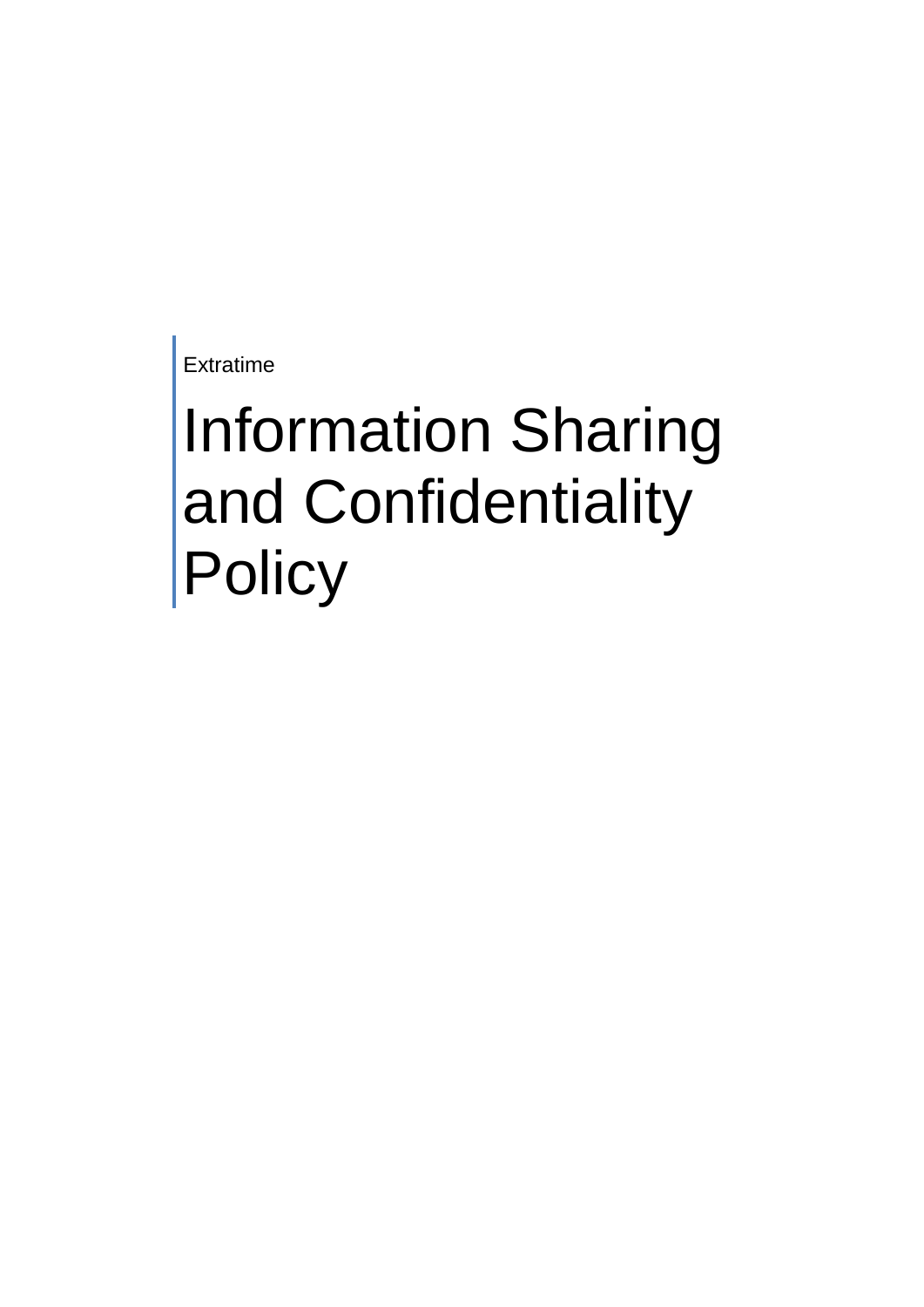

#### **The United Nations Convention on the Rights of the Child**

**Article 3** – *all organisations concerned with children should work towards what is best for each child.*

**Article 12** – *children have the right to say what they think should happen when adults are making decisions that affect them, and to have their opinions taken into account.*

**Article 13** – *children have the right to get and to share information, as long as the information is not damaging to them or to others.*

**Article 16** – *children have a right to privacy. The law should protect them from attacks against their way of life, their good name, their families and their homes.*

*"Clear and accurate records are essential to track an agency or practitioner's involvement with a child/family and to ensure sound decision making. Safeguarding and promoting the welfare of children often requires information to be shared between agencies supporting the child. By doing this, agencies can collaborate to make interventions evidence-based and effective." Integrated working newsletter***, Every child matters/Children's Workforce Development Council, January 2009**

*"Effective communication and sharing of information are vital. Recording and communicating information in a clear and timely manner, and systematically gathering information from a range of sources, improves identification of children and young people in need or at risk of harm. Sharing of information in cases of concern about children's welfare will enable professionals to consider jointly how to proceed in the best interest of the child and to safeguard children more generally, and will inform effective assessments of children's needs. Supporting tools such as ContactPoint will play an important role in facilitating better communication between practitioners in different services." The Children's Plan: Building brighter futures***, Department for Children, Schools and Families, December 2007**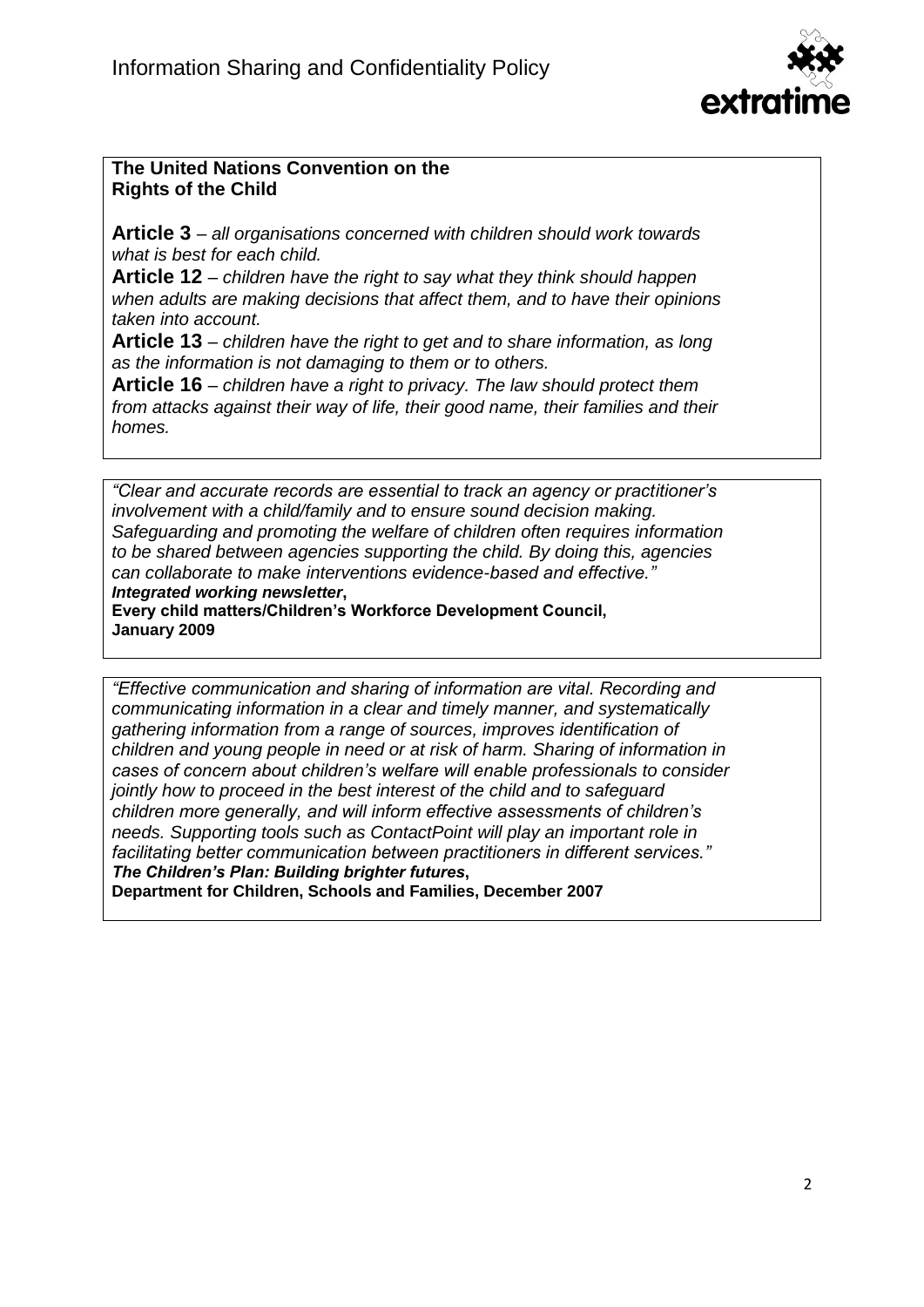

# **Overview and rationale**

Extratime acknowledges the importance of security and confidentiality of information it holds on children, young people and their families. However, Central Government policy as expressed through the Every Child Matters agenda places a strong emphasis on the need to share information within the law across organisational and professional boundaries, in order to ensure effective co-ordination and integration of services to give children, young people and their families the best possible chance to achieve their full potential. It is often necessary for agencies to share information so that children and young people can receive the services they need. Sometimes, it is only when information held by different agencies is put together that a child or young person is seen to be in need of additional or alternative services.

The aim of this policy is to outline how and when extratime may need to share information with other agencies it liaises with such as the schools and social services, and how this impacts on confidentiality.

Extratime recognises that parents have a right to know that information they share will be regarded as confidential. However, there are certain circumstances when the organisation will share information with parents consent and there are also circumstances when we are obliged to share information without parental consent. This policy details both sets of circumstances and should be read in conjunction with our Safeguarding Children and Young People Policy.

# **Key points when sharing information**

- Information sharing is essential to enable early intervention. Such interventions help children, young people and families who need additional services to achieve positive outcomes, thus reducing inequalities between disadvantaged children and others. As the local area moves towards integrated working, the professional and confidential sharing of information between services is becoming increasingly important in delivering benefits for children, young people and their families. Extratime is very much an active part of multi agency working practices across the city and works closely with other agencies in this process.
- Information sharing is also vital to safeguarding and promoting the welfare of children and young people. A key factor in many serious case reviews has been a failure to record information, to share it, to understand the significance of the information shared, and to take appropriate action in relation to known or suspected abuse or neglect.
- Extratime and its employees should explain to children, young people and families at the outset, openly and honestly, what and how information will or could be shared and why, and seek their agreement via the signing of consent forms or in person. The exception to this is where to do so would put that child, young person or others at increased risk of significant harm or if it would undermine the prevention, detection or prosecution of a serious crime.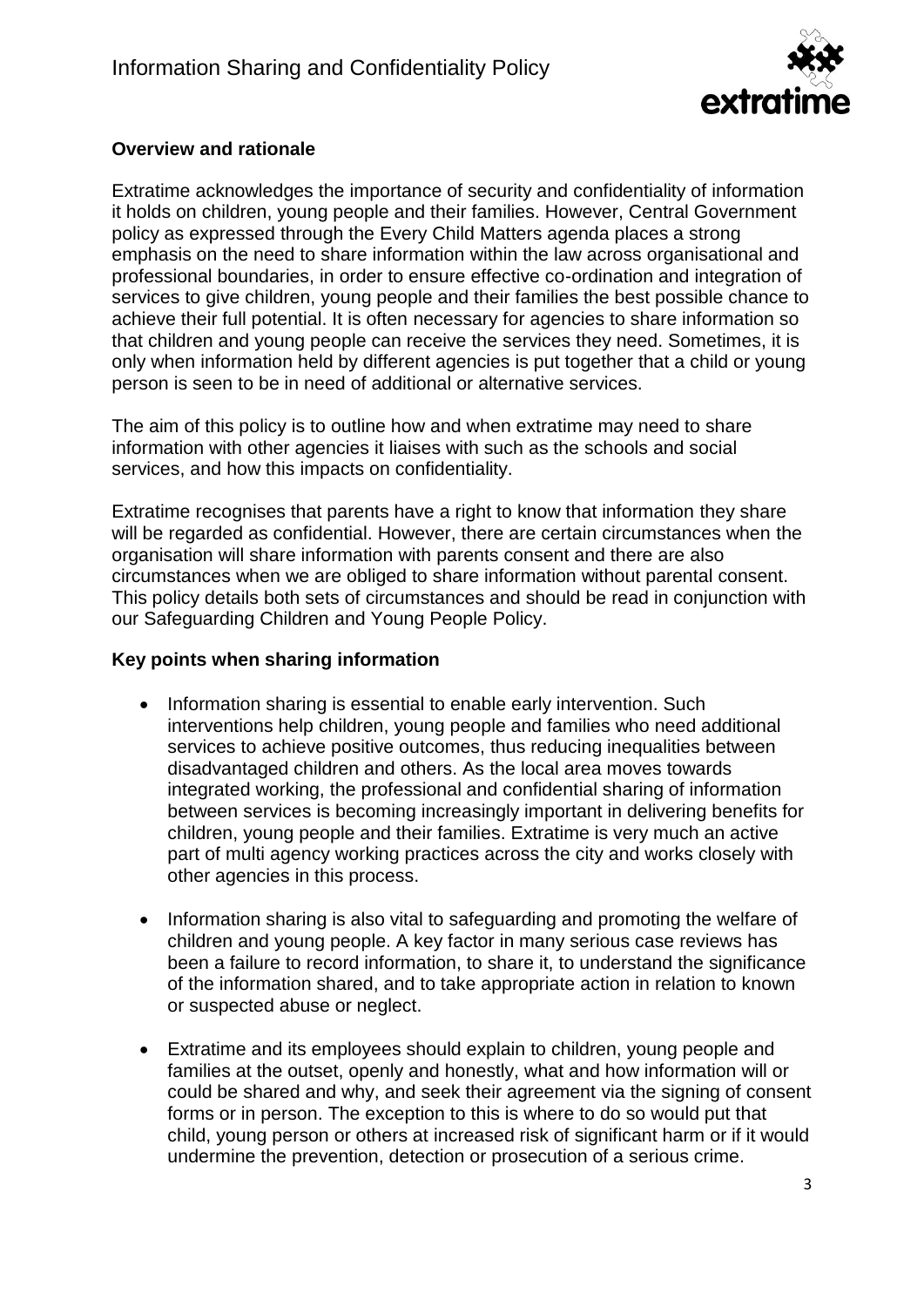

- Employees should ensure that any information shared is:
	- accurate and up to date
	- necessary for the purpose for which it is being shared
	- shared only with people who need to see it and
	- shared securely.
	- employees should always record the reasons for their decision in the child/young person's file – whether the decision is to share information or not and this will be signed by the staff member and their manager.

Whilst maintaining confidentiality with the child/young person being worked with, they must be encouraged to share the information being discussed with their parent carers if this is felt to be appropriate.

#### **Information sharing with consent**

When a child or young person is registered with extratime, the registration forms asks for the parent carers consent to talk to the child's or young person's teacher and/or to certain other professionals who may be working with the child and the family; for example a social worker or speech therapist. This is particularly important when the child or young person has a fairly complex disability, a medical condition or other factors which involve other professionals providing support to the child and the family. This helps extratime to gather accurate and up to date information about the child or young person which is relevant to their well being and enjoyment when they are in extratime's care. It also ensures that people who are working with the child or young person are consistent in the way they work, for example providing the child with similar boundaries, following behaviour management plans in the same way or working towards key milestones and developmental goals etc. These will be shared with parent carers when developed and/or reviewed.

The information and records extratime holds on each child or young person is shared internally with staff who are working with the child or young person. We also share information with other settings where a child attends more than one setting. This information, with the parent carers permission, may also be shared with other professionals if the child or young person is moving on from the service to access something new.

#### **Information sharing without consent**

Extratime is obliged to share confidential information without consent from the person who provided it or to whom it relates if this will prevent harm to a child or if not sharing the information could be worse than the outcome of having shared it. The Data Protection Act provides a framework to ensure that personal information about living persons is shared appropriately. In the Safeguarding Children and Young People Policy extratime details those circumstances which would necessitate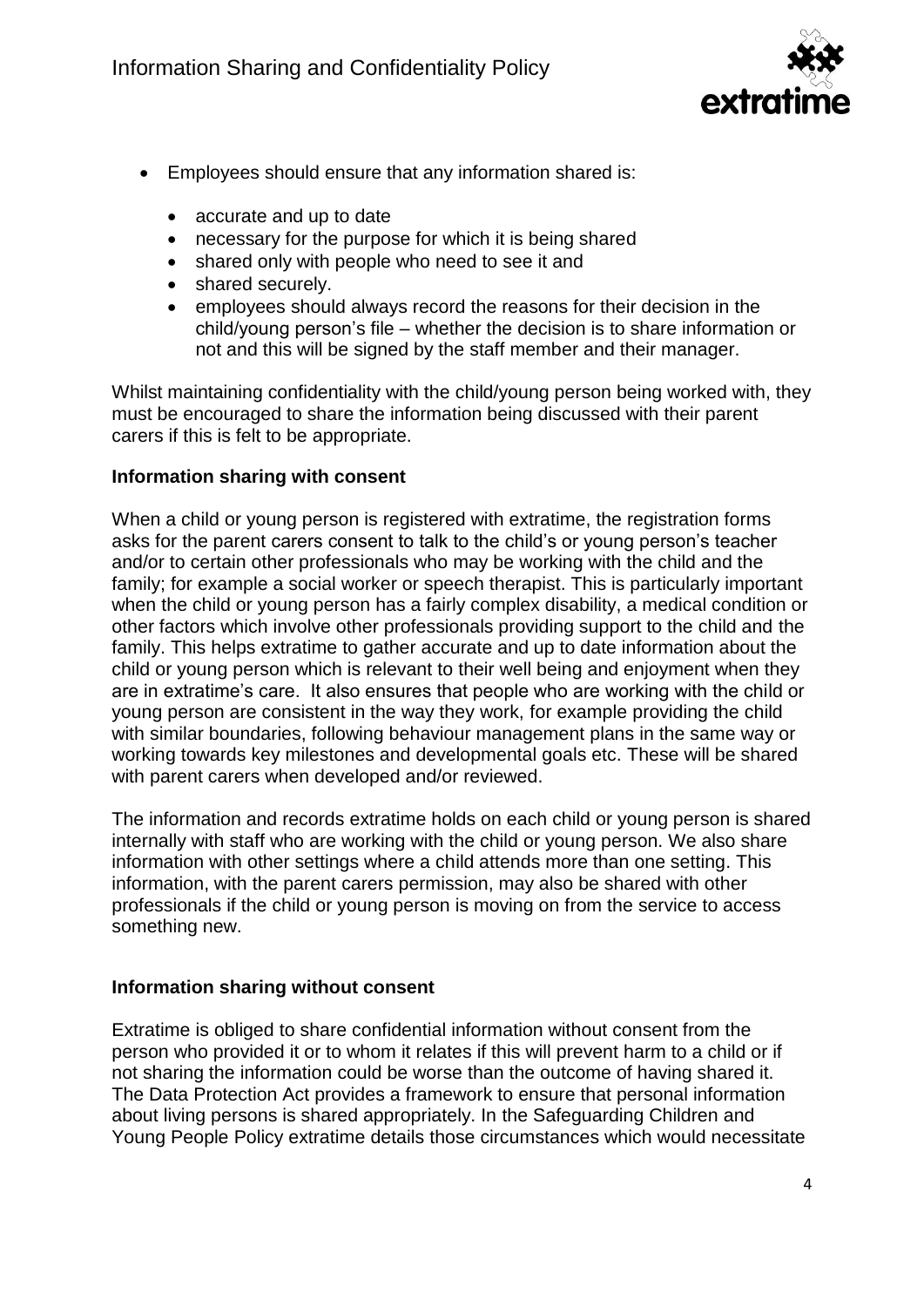

the organisation sharing information about a child or young person with other services.

The four critical criteria informing the decision are:

- evidence that the child or young person is suffering, or is at risk of suffering, significant harm.
- reasonable cause to believe that a child or young person may be suffering, or at risk of suffering, significant harm.
- to prevent significant harm arising to children or young people.
- to prevent a crime from being committed or intervene where one may have been committed, including the prevention, detection and prosecution of serious crime.

A decision to share information without consent is never taken lightly, it is a decision made jointly between staff and the designated officer and always puts the safety and well-being of children and young people first. The management committee receive reports from the designated officer where information has been shared without consent but the names have been removed; this helps ensure that the policy has been followed correctly. Careful record keeping of any concerns helps to support any decision for sharing information without consent. Details of protocols followed and forms used, in these circumstances, are to be found in the Safeguarding Children and Young People Policy.

In addition, Extratime will consider the following questions before sharing information:

Is there legitimate purpose to sharing the information?

Does the information enable the person to be identified?

Is the information confidential?

If the information is confidential, does the organisation have consent to share? Is there a statutory duty or court order to share information?

If consent is refused, or there are good reasons not to seek consent, is there sufficient public interest to share information?

If the decision is to share, is the organisation sharing the right information in the right way?

Has the organisation properly recorded the decision?

All the undertakings above are subject to the paramount commitment of extratime, which is to the safety and well-being of the child or young person.

Extratime's procedure for sharing information is based on the *6 points for Good Practice* as set out in *Information Sharing: Practitioners' Guide (HMG 2006)*

#### **1. Explain to families how, when and why information will be shared about them and with whom.**

 That consent is normally obtained, unless it puts the child or young person at risk or undermines a criminal investigation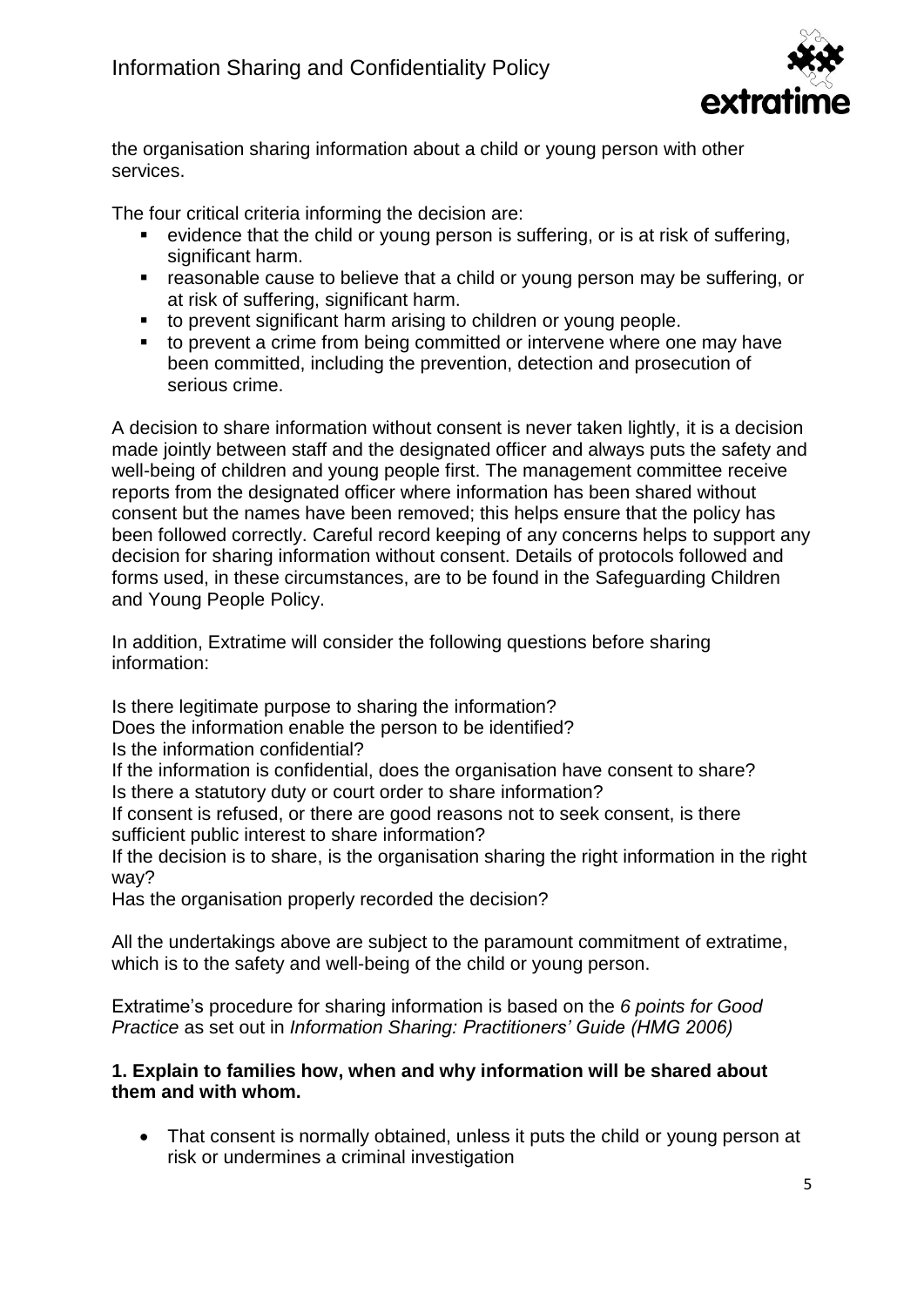

- extratime ensures parent carers receive information about our information sharing policy when registering their child or young person with the service and they sign a form to say that they *understand* circumstances when information may be shared without their consent. This will only be when it is a matter of safeguarding a child or vulnerable young person. This is on the registration form.
- Extratime ensures parents have information about the Safeguarding Children and Young People Policy which is available at all venues.
- Extratime ensures parent carers have information about the circumstances when information will be shared with external agencies for example with regard to any special needs the child may have or transition to a new service.

#### **2. Consider the safety and welfare of the child when making a decision about sharing information.**

• if there are concerns regarding 'significant harm' the child's well being and safety is paramount. Extratime will record concerns and discuss these with the setting's *designated person* and/or *designated officer (Zoe Anstey – Training and Development Manager)* from the management committee for safeguarding matters. A record will be made of decisions and the reasons why information will be shared and to whom.

Extratime will follow the procedures for reporting concerns and record keeping as detailed in The Safeguarding Children and Young People Policy.

#### **3. Respect the wishes of children/young people and parents not to consent to share confidential information.**

However, in the interests of the child or young person, extratime will decide when it is reasonable to override their wish.

Guidelines for consent are part of this procedure.

Managers are conversant with this and are able to advise staff accordingly.

As children and young people mature they are able to take more responsibility for their own decisions about confidentiality. The exception to this is where a learning disability impairs an individual's capacity to consent. If a young person is Gillick competent, or Fraser competent then their wishes may be considered. Under the Mental Capacity Act the age at which a young person in considered an adult in terms of decision making is 16, not 18, and it sets out how decisions should be made about capacity. Gillick competence test and Fraser guidelines still apply if under 16. (See Appendix 1)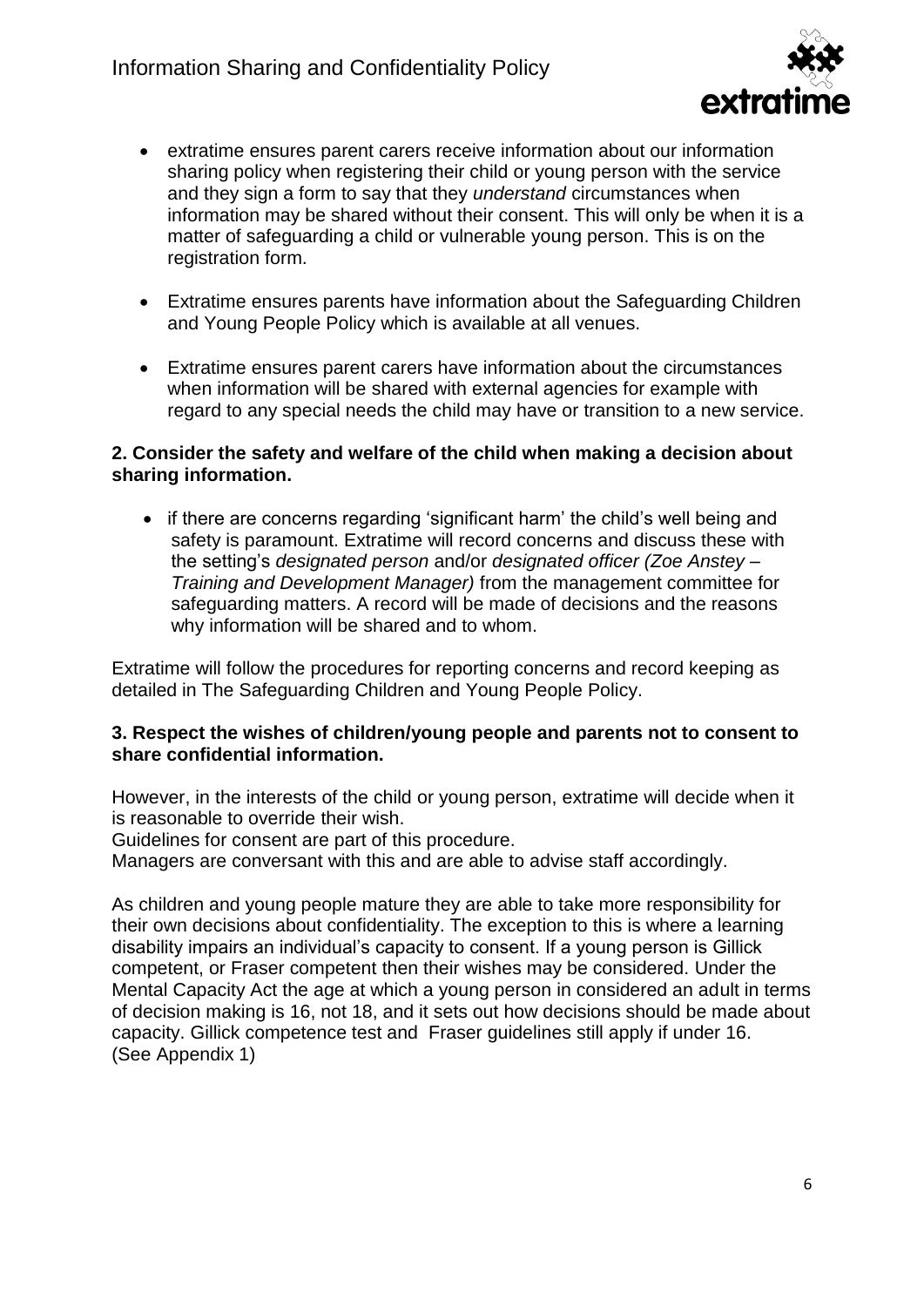

#### **4. Seek advice when there are doubts about possible significant harm to a child or others.**

Managers contact children's social care for advice where they have doubts or are unsure and follow procedures outlined in The Safeguarding Children and Young People Policy.

#### **5. Information shared should be accurate and up-to-date, necessary for the purpose it is being shared for and shared only with those who need to know and shared securely.**

Extratime's Safeguarding Children and Young People Policy and record keeping procedures set out how and where information should be recorded and what information should be shared with another agency when making a referral.

#### **6. Reasons for decisions to share information, or not, is recorded.**

Provision for this is set out in the Safeguarding Children and Young People policy. Parent carers have a right to be informed that their consent to share information will be sought in most cases, as well as the kinds of circumstances when their consent may not be sought, or their refusal to give consent overridden.

Extratime's policies and procedures set out the organisation's responsibility regarding gaining consent to share information and when it may not be sought or overridden and these are made available to parent carers at all venues where extratime provides a service.

Parent carers sign a registration form to say they understand that other professionals may be approached for information about their child or young person and are asked to give their consent to do so. A record of this communication will be kept on the child or young person's file and the parent carer updated through their communication sheet/book or in person (if appropriate).

#### **How this impacts on confidentiality**

- All employees who have access to information about children and young people have a duty to preserve confidence. Each individual's right to confidentiality must be respected. All personal information must be treated with care and kept securely; this means not disclosing it to people who do not need to know. If confidentiality is broken by any member of staff then disciplinary action may need to be taken.
- In normal circumstances the child/young person who is the subject of the information will be required to give consent before information about them can be shared. The consent of the provider of the information may also be required. Irrespective of the age and level of maturity of the child/young person, if information is disclosed which indicates that the child/young person involved (or another person) is at serious risk of harm, then confidentiality cannot be preserved as safeguarding procedures must take precedence.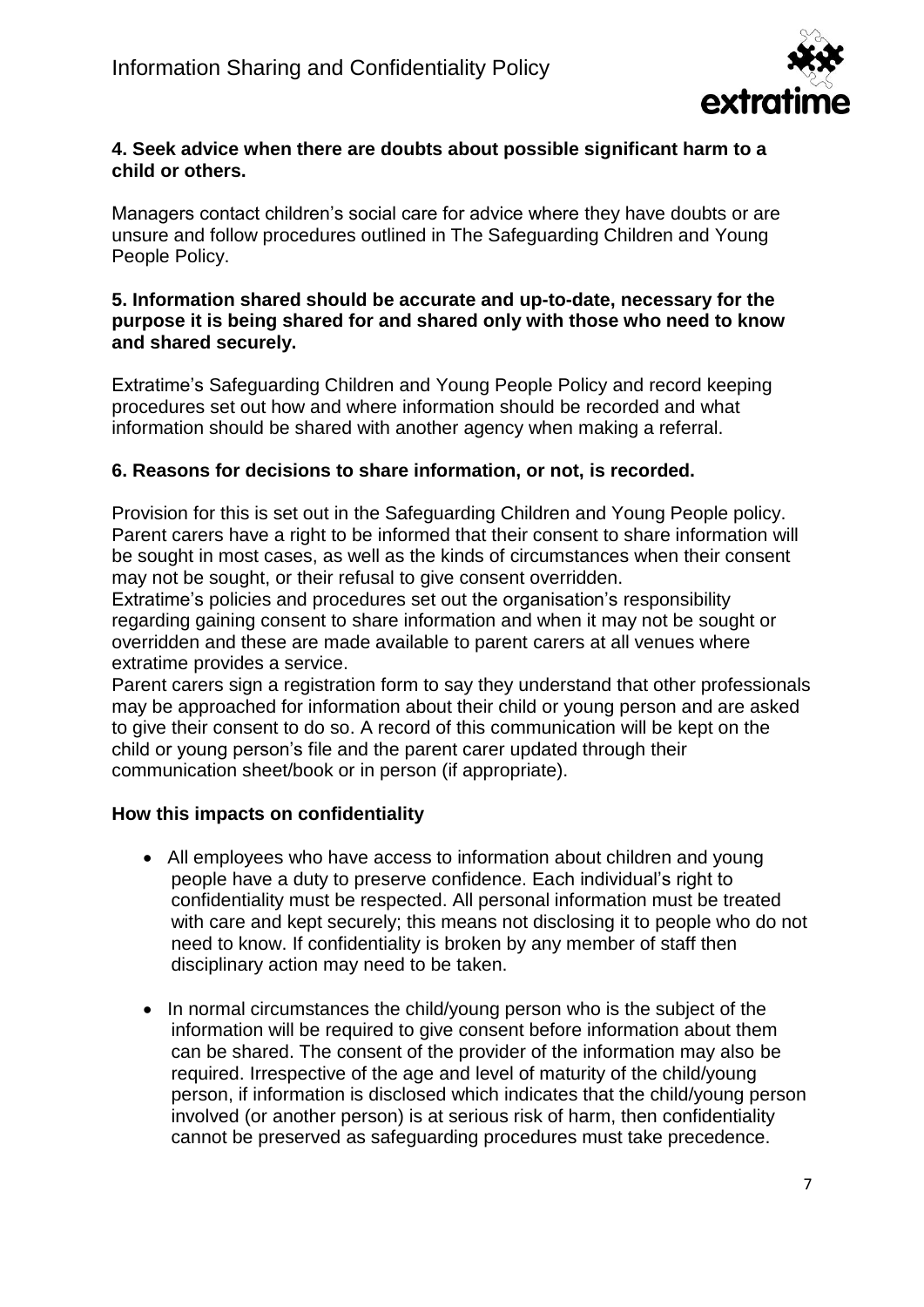

- All children and young people (and their families, where appropriate) should be made aware of the level of confidentiality offered by practitioners working with them. This should include:
	- what information will be recorded
	- where and for how long it will remain recorded
	- the circumstances in which it may be shared with other people
	- the other people and agencies that may have or obtain access to the information and the reasons for all of the above.

Children and young people have a right to confidentiality if there is no risk of serious harm to them or any other person, but employees are encouraged to support the child/young person in talking with their parent carers on all issues.

# **Record Keeping**

All records/incident reports/session review notes will be kept under lock and key and remain confidential. Access will only be for the supervisor and the co-ordinator, where necessary. *(In the event of suspected abuse of any kind, this information may be shown to social service staff)*

Any personal information about children, young people and families attending the project will be kept similarly in a locked storage and must never be shown to other parent carers or children in or outside of the project. However, the children's or young person's records must be kept open to their parents/carers. Parent carers can access this by asking the supervisor at the setting.

Minutes of staff meetings at which staff discuss children or young people or incidents, will also be treated confidentially. These are kept in a locked storage. If staff wish to use paperwork to evidence their practice in training, such as the NVQ, only blank copies of paperwork may be used.

The law says that everyone who is given a service should be able to see a written record of decisions which are taken concerning them and why those decisions have been taken. This information should be kept securely and confidentially and each record should describe the service given only to one person, so that person can ask to see the information that is kept on them.

The sort of information that should be kept includes the dates and times of any meetings, telephone conversations, letters sent and received (with actual copies kept) and face-to-face meetings. In addition to this, at the very least, a short account of the nature of the discussion should also be kept.

When a child/young person is looked after, employees are obliged to keep more detailed information to enable proper communication between professionals and Extratime.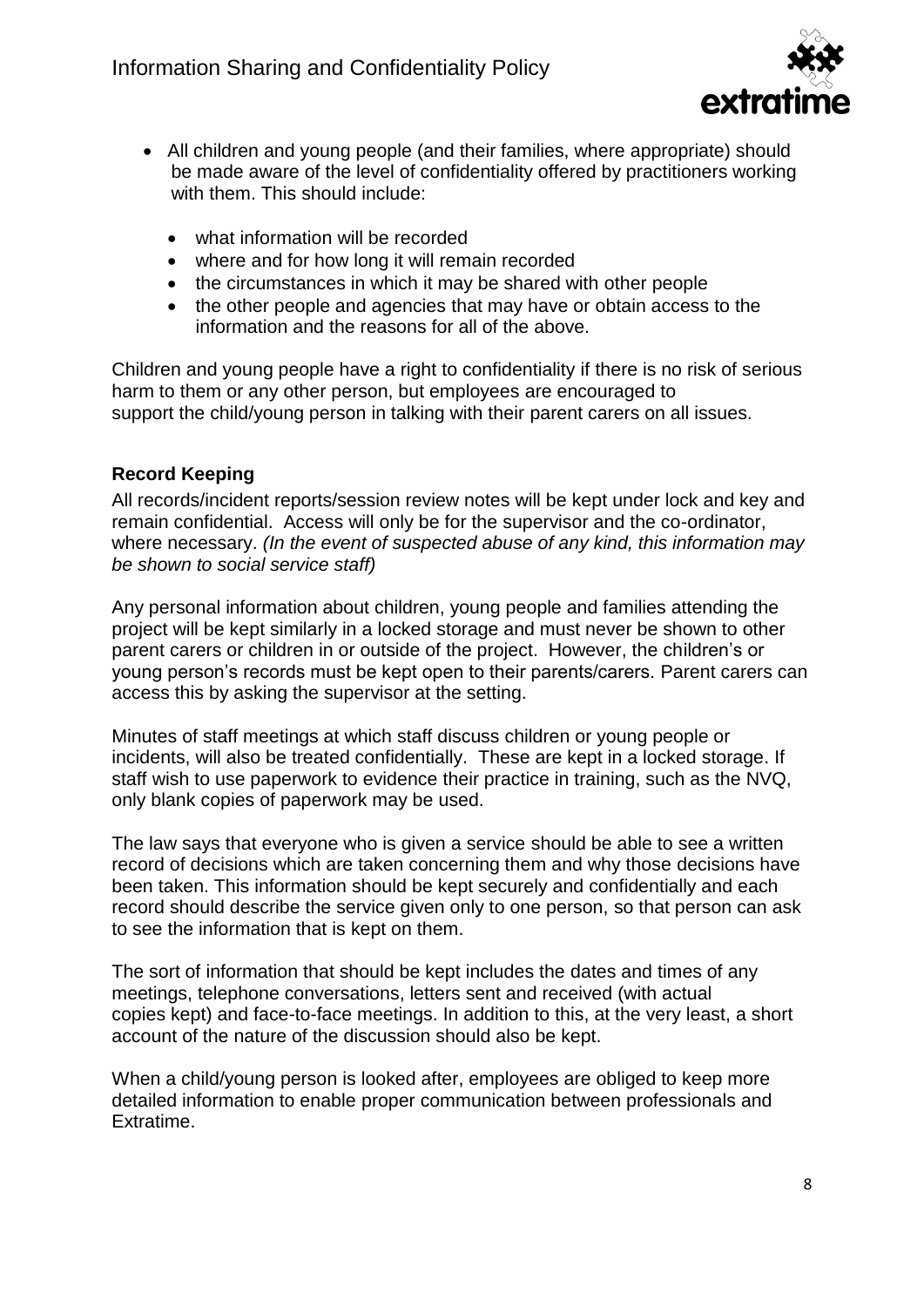

Recorded information should not be kept any longer than necessary for the purpose for which the information was originally obtained. Any destruction of records should be in accordance with the organisation's record retention schedules. See Data Protection Policy and |Retention of Documents Policy.

# **When talking to children and young people:**

- 1. If during your work with children and young people you are asked by them to keep something confidential you should consider whether it is OK to do so. If it is not OK, you should tell the child or young person honestly that you will have to tell someone e.g. the supervisor.
- 2. If what you are told relates to something minor that the child or young person feels is confidential or important e.g. s/he has fallen out with a friend then it would seem reasonable to keep this confidential.
- 3. If the child or young person has fallen out with a friend and that friend is bullying her and ganging up on her or threatening her then you need to tell the supervisor who in turn, may decide to notify parent carers. It is important at this stage to tell the child or young person you will need to tell someone else because it is not right.
- 4. If you are told something that presents a clear child protection issue e.g. physical/sexual violence you must immediately tell the co-ordinator who may in turn inform social services staff.

# **Support for employees working for Extratime**

All employees can normally expect that their personal situations and health will remain confidential unless:

- it impinges on their terms of contract
- it endangers children or young people
- there is a legal obligation to disclose such information
- it is necessary for legal proceedings
- despite the duty of confidence, the practitioner's interest or the wider public interest justifies disclosure

All employees will be encouraged to share information appropriately and will be supported by senior management if there are any complaints that they have shared information inappropriately, providing that such sharing has followed advice provided..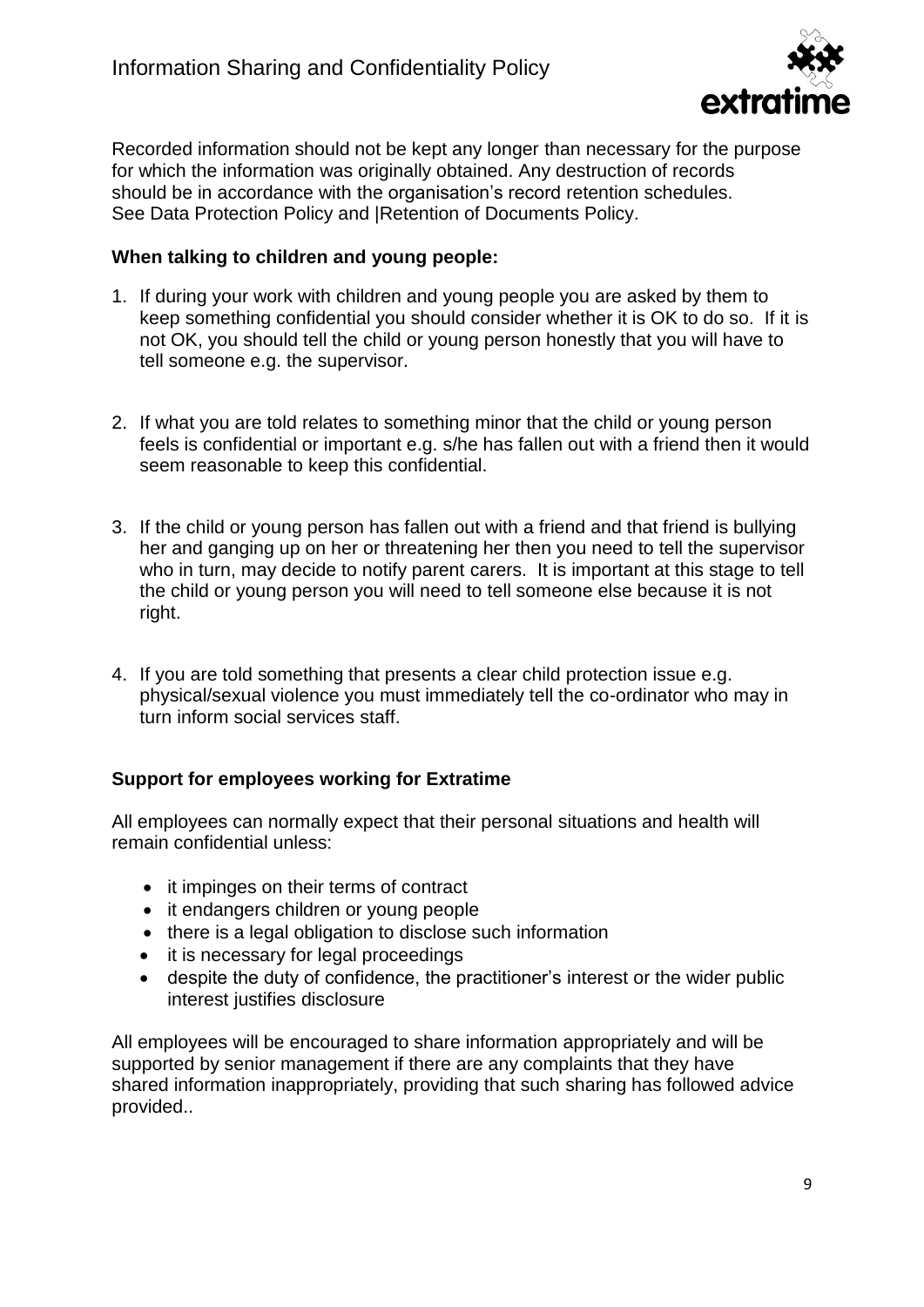

# **Legal framework**

Information sharing must be done in a way that is compatible with the Data Protection Act, the Human Rights Act and the common law duty of confidentiality.

# **Further guidance**

*"Ensuring that children and young people are kept safe and receive the best support they need when they need it is vital. Where information sharing is necessary to achieve this objective it is important that the practitioners have a clear understanding of when information can be shared. It is also for them to understand the circumstances of when sharing is inappropriate. The Data Protection Act is not a barrier to sharing information but is in place to ensure that personal information is shared appropriately."*

Richard Thomas, Information Commissioner Introduction to 'Information Sharing: Practitioners' Guide' (HMG 2006) Information Sharing: Practitioners' Guide [www.everychildmatters.gov.uk/\\_files/ACB1BA35C20D4C42A1FE6F9133A7C614.pdf](http://www.everychildmatters.gov.uk/_files/ACB1BA35C20D4C42A1FE6F9133A7C614.pdf)

# **In General**

All staff must remember that incidents, issues and the general everyday information of families using the project must never be discussed outside the confines of the team and immediate management. This is for everyone's protection and peace of mind. All staff must be especially careful when using social media e.g. Facebook and Twitter.

See Staff, Children and Young People E Safety Policy; Staff and Volunteer Conduct Policy;

# **Document version and review control**

| Date Written/last review            | Written by:      | Approved by management<br>committee; |
|-------------------------------------|------------------|--------------------------------------|
| <b>April 2010</b>                   | Becky Jenner     | Next meeting June 2010               |
| Reviewed - November 2011            | Zoe Anstey       | January 2012                         |
| <b>Reviewed Sep 15</b>              | <b>Sam Price</b> |                                      |
| Document to be reviewed<br>Nov 2018 |                  |                                      |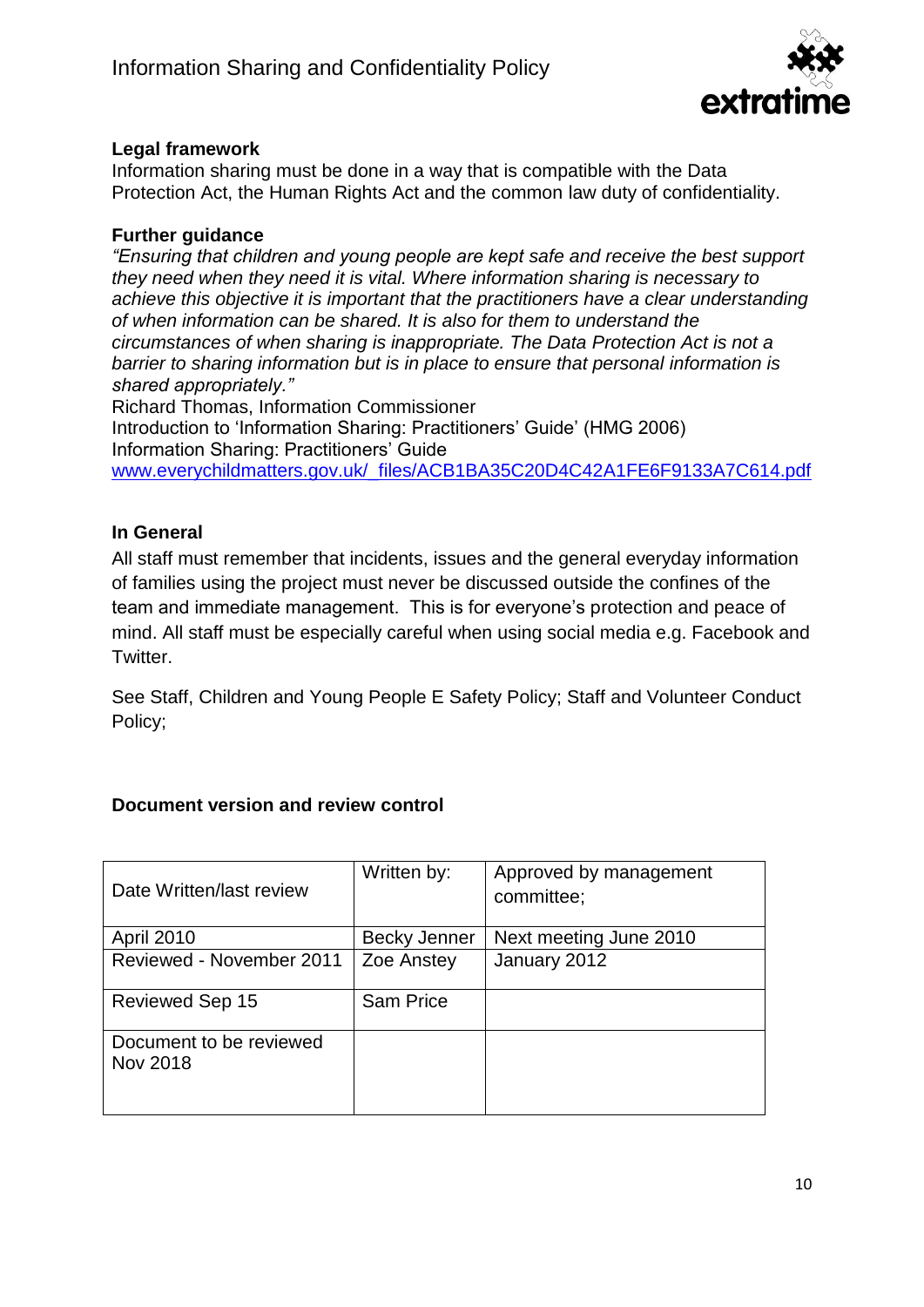

# **Appendix 1**

# Gillick or Fraser competent

In UK law, a person's 18th birthday draws the line between childhood and adulthood2. The right of younger children/ young people to provide independent consent is proportionate to their competence, but a child/young person's age is an unreliable predictor of his or her competence to make decisions.

A judgement in the House of Lords in 1983 laid down the criteria for establishing whether a child/young person, irrespective of age, had the capacity to provide valid consent to treatment in specified circumstancess. In 1985 these were approved by the House of Lords and became known as the *Gillick Test.*

The criteria in the test for Gillick competence have provided professionals working with children/young people with an objective test of competence. This identifies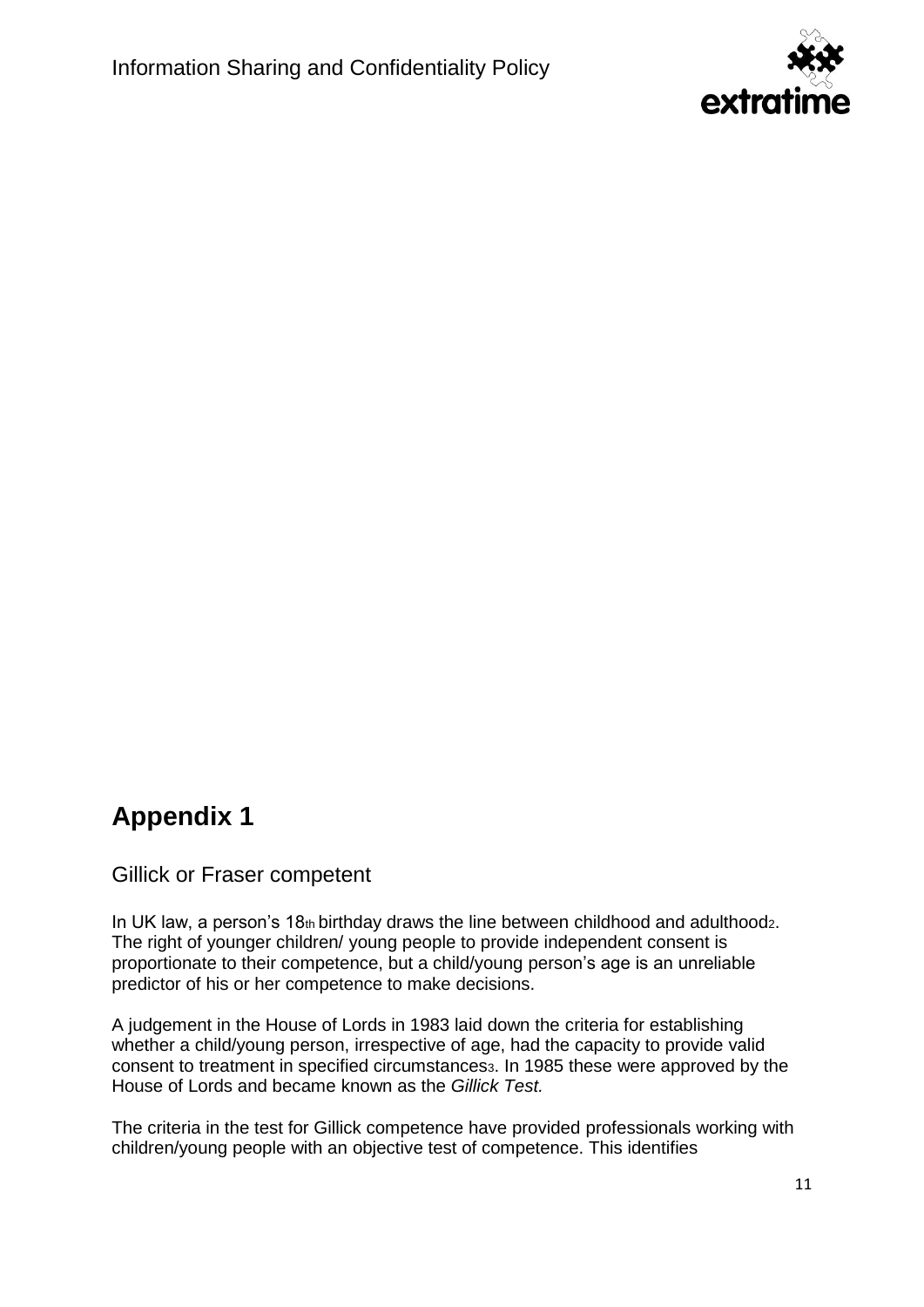

children/young people under 16 who have the legal capacity to consent to medical examination and treatment, providing they can demonstrate sufficient maturity and intelligence to understand and appraise the nature and implications of the proposed treatment or action, including the risks and alternative courses of action.

Lord Fraser's guidance is narrower and relates only to confidential contraception and sexual health advice. Both Gillick competence and the Fraser Guidelines are now frequently used as a yardstick for any practitioner when making a decision whether a child/young person has the right to *own their own consent* and to have more control over who can be told what about their confidential information. In practice, this means they have to consider carefully whether any young person aged 12 or over, possibly younger in some cases, is Gillick or Fraser competent.

A child/young person with learning difficulties or disabilities is just as likely as any other to be Gillick/Fraser competent. To ascertain whether a particular child/young person on a particular occasion has sufficient understanding to consent, or refuse to consent, to the sharing of information about them, you need to consider:

• can the child/young person understand the question you are asking of them, having used appropriate age and ability-related language or preferred mode of communication?

- does the child/young person have a reasonable understanding of:
- what information might be recorded/shared?
- the reasons why this happens?
- the implications of information being recorded or shared?
- can the child/young person:
- appreciate and consider alternative courses of action open to them?
- weigh up one aspect of the situation against another?

– express a clear personal view on the matter, as distinct from repeating what someone else thinks they should do?

– be reasonably consistent in their view on the matter, or are they constantly changing their mind?

<sup>2</sup>*The Children Act 1989 s105(1)* <sup>3</sup>*Gillick v West Norfolk and Wisbech AHA and DHSS (1983)*

# **Appendix 2**

Extracts from *HM Guidance: Training on information sharing*

# **7 golden rules for information sharing**

**1** Remember that the Data Protection Act is not a barrier to sharing information but provides a framework to ensure that personal information about living persons is shared appropriately.